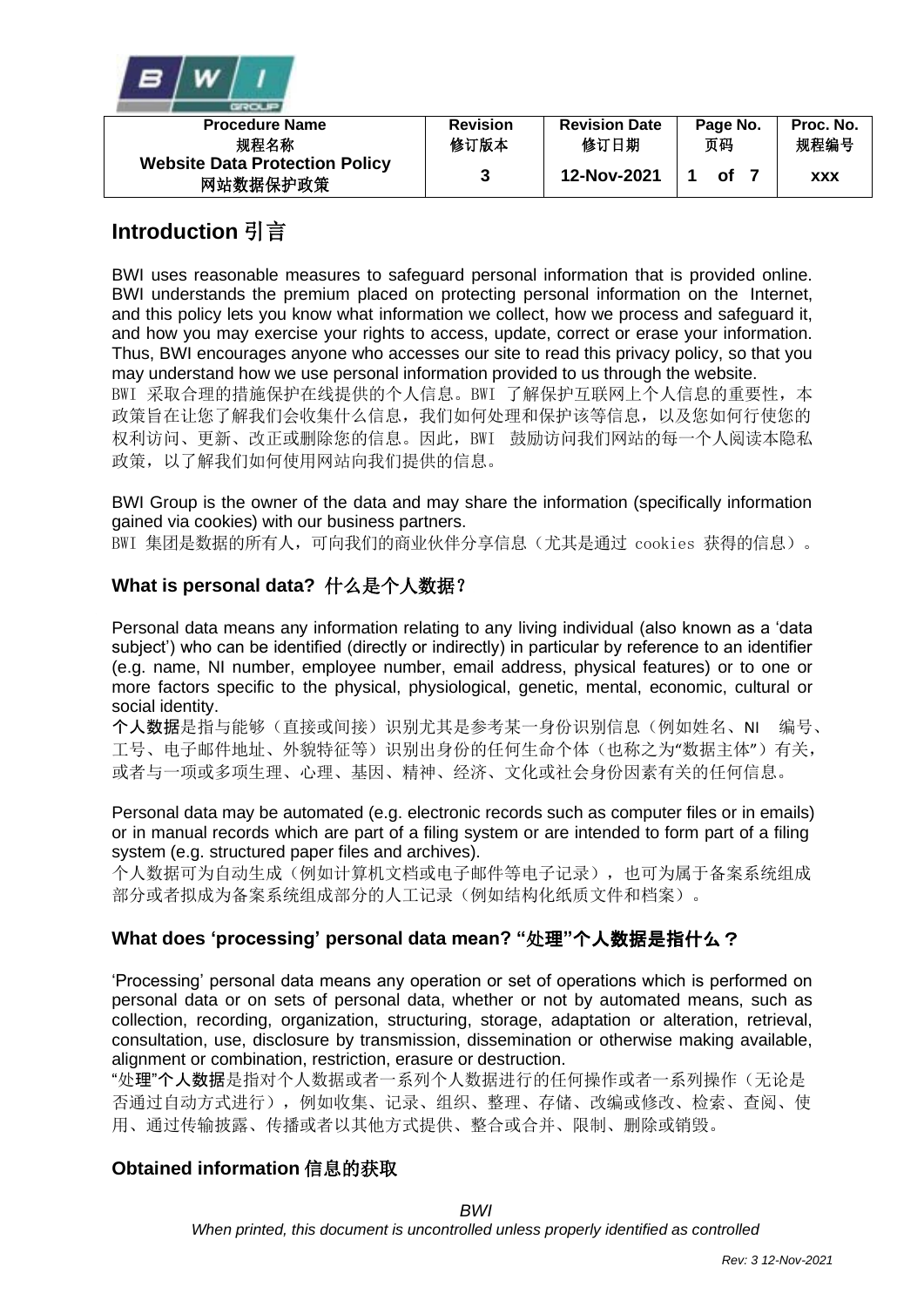

| <b>Procedure Name</b>                             | <b>Revision</b> | <b>Revision Date</b> | Page No. | Proc. No.  |
|---------------------------------------------------|-----------------|----------------------|----------|------------|
| 规程名称                                              | 修订版本            | 修订日期                 | 页码       | 规程编号       |
| <b>Website Data Protection Policy</b><br>网站数据保护政策 |                 | 12-Nov-2021          | Ωf       | <b>XXX</b> |

In order to provide services to you, we may need to process data about you which may in some parts contain personal information. If so, we will only do so that we can respond to you, evaluate your application/CV, or engage in the requested service.

为了向您提供服务,我们可能需要处理与你有关的个人数据,而其中有些部分可能包含个人信 息。如包含,我们对您个人数据的使用仅限于向您给予答复、评估你的申请/简历或者提供您 要求的服务。

The following personal information may be processed by us:

我们可能处理的个人信息如下:

- Information provided voluntarily by you such as your name, user name, email address and mobile telephone number via you using our website or via your completed job application or CV.
- 您通过使用我们的网站或者填写求职信或简历,自愿提供的信息,例如您的姓名、 用户名、电子邮件地址、手机号码。
- Information automatically collected from you
- 我们自动从您收集的信息
	- o When you access our website, we may automatically collect additional information about you which may contain personal information which is automatically recognized by our server, such as:
	- o 当您访问我们的网站时,我们可能自动收集与您有关的其他信息,其中可 能包含我们的服务器自动确认的个人信息,例如:
		- Your IP address; 您的 IP 地址;
		- Device type, name, and IDs 设备类型、名称和 ID
		- Date and time of your requests 请求日期和时间
		- Content of your requests 请求内容
		- Information on your browser version 浏览器版本信息
		- Screen resolution 屏幕分辨率
		- **•** Information on your operating system, including language settings 操作系统信息,包括语言设置
- Uses of your information: We will process your information in order to identify you and communicate with you.
- 您信息的使用: 我们处理您的信息是为了识别你的身份并与您沟通。

#### **Automated decision making** 自动化决策

BWI will not use your personal data for automated individual decision – making, including profiling, which produces legal effects concerning you or significantly affects you. BWI 不使用您的个人数据进行可产生与你有关或者对您有重大影响的法律效力的自动化个人决 策,包括分析。

**Cookies**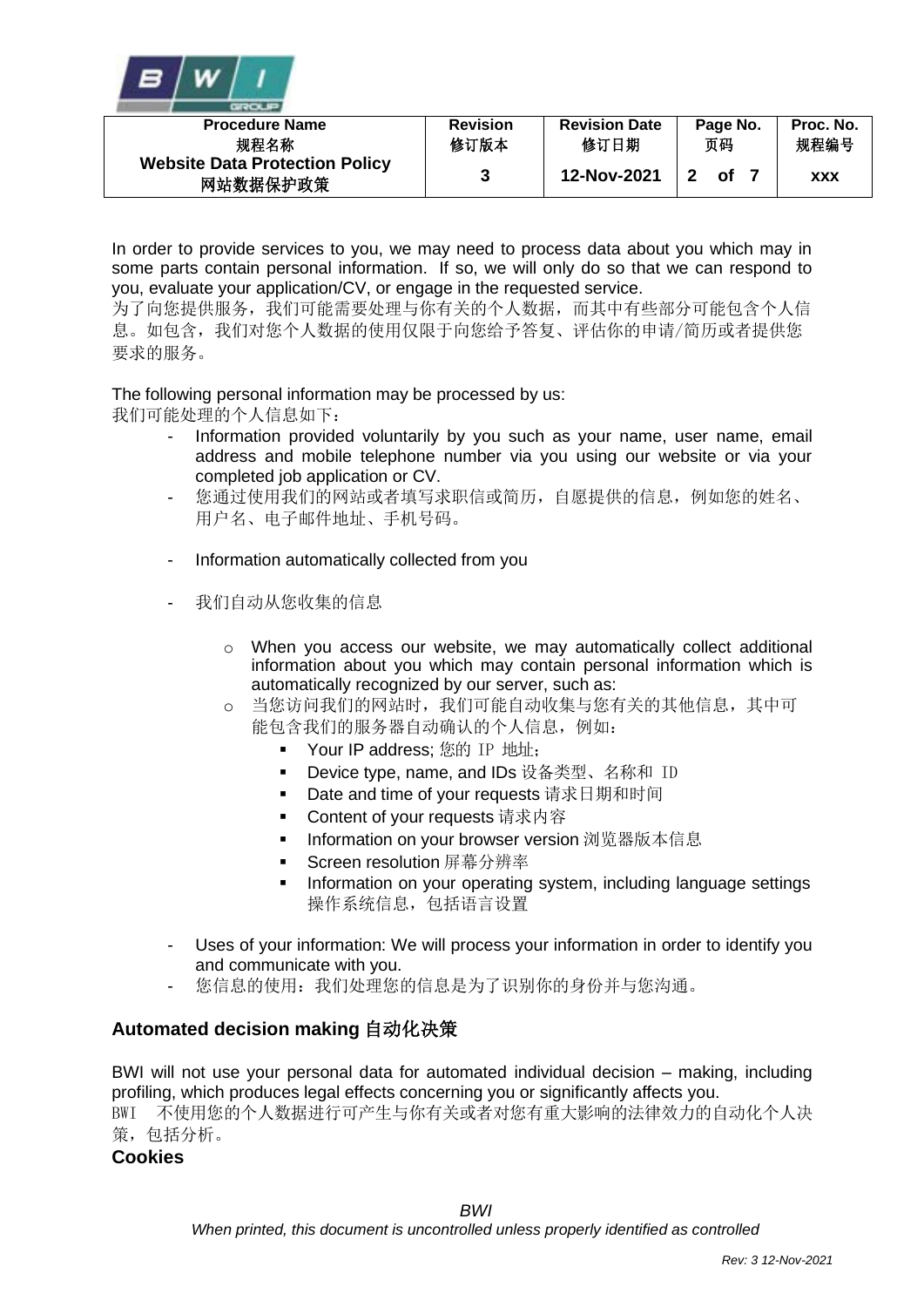

| <b>Procedure Name</b>                             | <b>Revision</b> | <b>Revision Date</b> | Page No. | Proc. No.  |
|---------------------------------------------------|-----------------|----------------------|----------|------------|
| 规程名称                                              | 修订版本            | 修订日期                 | 页码       | 规程编号       |
| <b>Website Data Protection Policy</b><br>网站数据保护政策 |                 | 12-Nov-2021          | Ωf       | <b>XXX</b> |

If your computer browser is set to allow "cookies", then the BWI site, like most sites on the Internet, installs cookies on your device. By using our website, you are agreeing that we can use cookies in accordance with this policy.

若您的计算机浏览器设置允许"cookies",则 BWI 网站同大多数其他网站一样,会在您的设 备上安装 cookies。您使用我们的网站,即表示您同意我们能够按照本政策使用 cookies。

Cookies consist of pieces of text, often including unique identifiers (strings of letters and numbers) that are sent by web servers to web browsers, and stored by the browser. The identifier may then be sent back to the server each time the browser requests a page from the server. This enables the web server to identify and track users as they navigate different pages on a website and to identify users who are returning. **Note: Most of our cookies are not personal data.**

Cookies 由文本组成,通常包含网络服务器发给浏览器,并被浏览器存储的独特识别符(字母和 数字串)。浏览器每次向服务器请求访问页面时,该识别符可发回服务器。这样,网络服务器 可在用户浏览某一网站的不同页面时,识别和跟踪用户,从而识别回访用户。注:我们大多数 的 cookies 均非个人数据。

Cookies may be either "persistent" or "session" cookies. Persistent cookies consist of a text file sent to the web browser from the web server, and are stored by the web browser until its set expiration date or until the user deletes the cookie. A session cookie will expire when the user closes the web browser and is not retained after the browser is closed.

Cookies 可能是"持续性"cookies 也可能是"会话"cookies。持续性 cookies 包含一个从网 络服务器发至浏览器的文本文件,并一直存储在浏览器上,直至过期或者用户删除 cookie。会 话 cookie 于用户关闭浏览器时失效,并且浏览器关闭后不保留。

There are a number of different ways in which you can accept or reject some or all cookies and similar technologies. Some of the main methods of doing so are described below:

您可通过各种不同的方式接受或拒绝部分或所有cookies以及类似技术。其中一些主要方式如 下:

- You are welcome to block the use of some or all of the cookies we use on our website. However, please be aware that doing so may impair our website and its functionality or may even render some or all of it unusable.
- 您可以限制使用我们网站上的部分或所有cookies。然而请注意,这可能会影响我们的 网站及其功能,甚至可导致部分或所有功能无法使用。
- You should also be aware that clearing all cookies from your browser will also delete any cookies that are storing your preferences, for example, whether you have accepted cookies on a website or any cookies that are blocking other cookies.
- 您还应注意,清理您浏览器的所有cookies可能会删除存储您偏好的cookies,例如您 是否接受网站上的cookies,或者屏蔽其他cookies的任何cookies。

*BWI*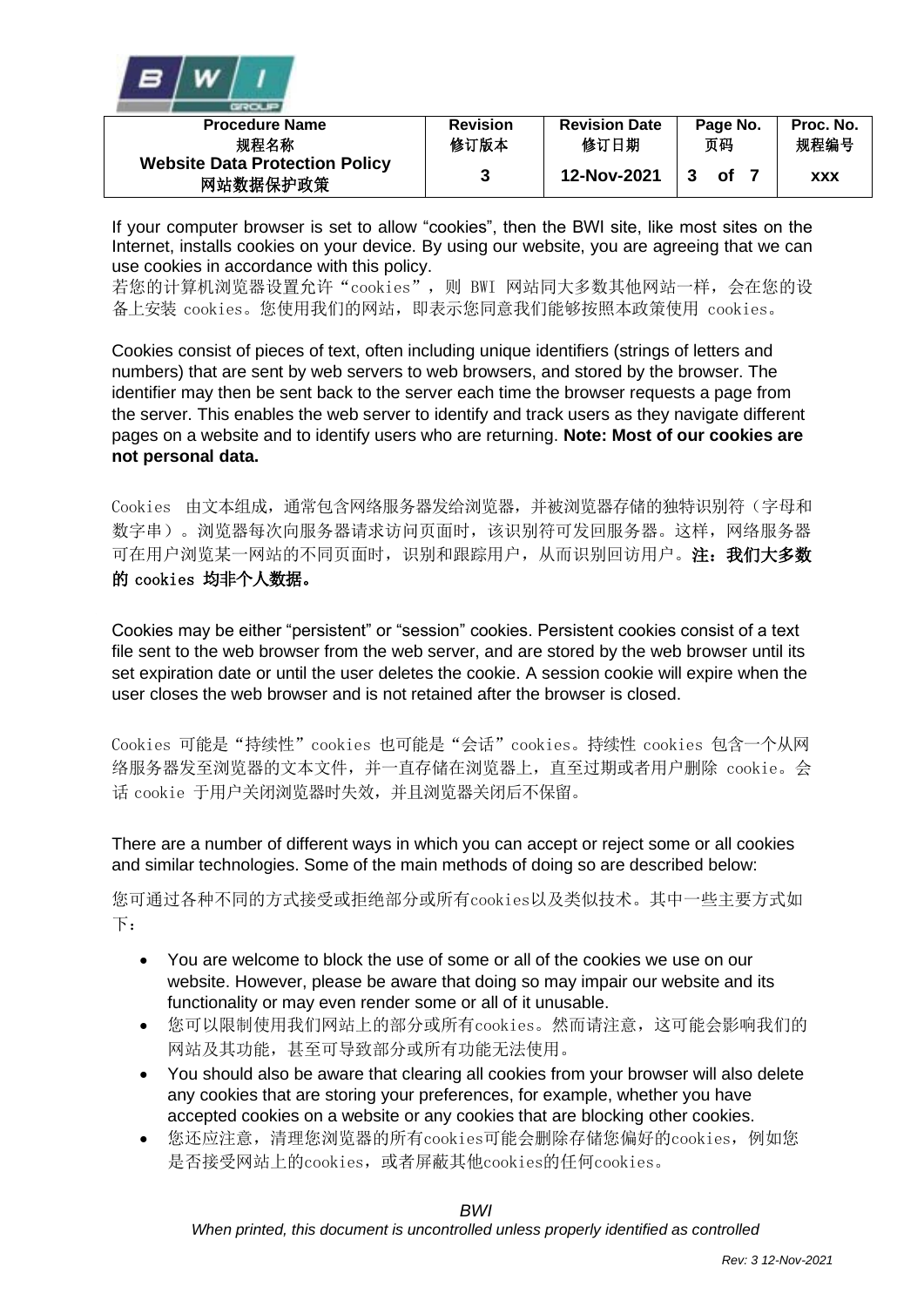

| <b>Procedure Name</b>                             | <b>Revision</b> | <b>Revision Date</b> | Page No. | Proc. No.  |
|---------------------------------------------------|-----------------|----------------------|----------|------------|
| 规程名称                                              | 修订版本            | 修订日期                 | 页码       | 规程编号       |
| <b>Website Data Protection Policy</b><br>网站数据保护政策 |                 | 12-Nov-2021          | റf       | <b>XXX</b> |

You can find more detailed information about cookies and adjust your browser settings by visiting [www.allaboutcookies.org](http://www.allaboutcookies.org/)

您可访问[www.allaboutcookies.org](http://www.allaboutcookies.org/),获得更多有关cookies 以及浏览器设置调整的详细信息。

The legal basis for cookies for EU users is Art. 6 (1) lit f GDPR thus; we have a legitimate interest in analysing the use of our website to improve our services and advertisement. **Please see BWI cookies policy for more information on why we use cookies, how we use cookies and for what purpose and how to control cookies.**

对于欧盟用户,GDPR 第 6 (1) lit f 条为 cookies 的使用提供了法律依据,因此我们对网站 使用情况进行分析以改善服务以及进行广告宣传的做法合法。有关我们为什么使用 cookies, 我们如何使用 cookies, 用于什么目的, 以及如何控制 cookies 的更多信息, 请参阅 BWI 的 cookies 政策。

#### **Cross border transfers** 跨境传输

Within the scope of our information sharing activities set out above, your personal information may be transferred to other countries which may have different data protection standards than your country of residence. Please note that data processed in a foreign country may be subject to foreign laws and accessible to foreign governments, courts, law enforcement, and regulatory agencies. However, we will take reasonable measures to keep up an adequate level of data protection when sharing your data with such countries. 在上文所述的信息共享活动范围内,可能会向其他国家传输您的个人信息,而这些国家的数据

保护标准可能与您居住国家不同。请注意,在外国处理的数据可能需遵守外国法律,可被外国 政府、法院、执法部门和监管部门访问。然而,在与该等国家分享您的数据时,我们会采取合 理的措施, 提供适当的数据保护。

In the case of a transfer from a country within the EU and EEA to a country outside the EU and EEA, this transfer will be protected by signed module clauses. Please see [https://ec.europa.eu/info/law/law-topic/data-protection/data-transfers-outside-eu/model](https://ec.europa.eu/info/law/law-topic/data-protection/data-transfers-outside-eu/model-contracts-transfer-personal-data-third-countries_en)[contracts-transfer-personal-data-third-countries\\_en](https://ec.europa.eu/info/law/law-topic/data-protection/data-transfers-outside-eu/model-contracts-transfer-personal-data-third-countries_en) for more information. 若从欧盟和欧洲经济区境内国家向欧盟和欧洲经济区境外国家传输,则会签署模板条款对该传 输加以保护。更多信息请参阅 [https://ec.europa.eu/info/law/law-topic/data-protection/data](https://ec.europa.eu/info/law/law-topic/data-protection/data-transfers-outside-eu/model-contracts-transfer-personal-data-third-countries_en)[transfers-outside-eu/model-contracts-transfer-personal-data-third-countries\\_en](https://ec.europa.eu/info/law/law-topic/data-protection/data-transfers-outside-eu/model-contracts-transfer-personal-data-third-countries_en)。

## **Security** 安全

Keeping personal data safe and complying with BWI security procedures to protect the confidentiality, integrity, availability and resilience of personal data is a key responsibility for BWI and its workforce.

保障个人数据安全,遵守 BWI 保护个人数据完整性、可用性和恢复性的安全程序,是 BWI 及其 工作人员的一大责任。

BWI has an Information Technology Policy, which sets out its organizational and technical security measures to protect information, including personal data. BWI 制定有信息技术政策, 其中载明了为保护信息包括个人数据所采取的组织和技术安全措施。

*BWI*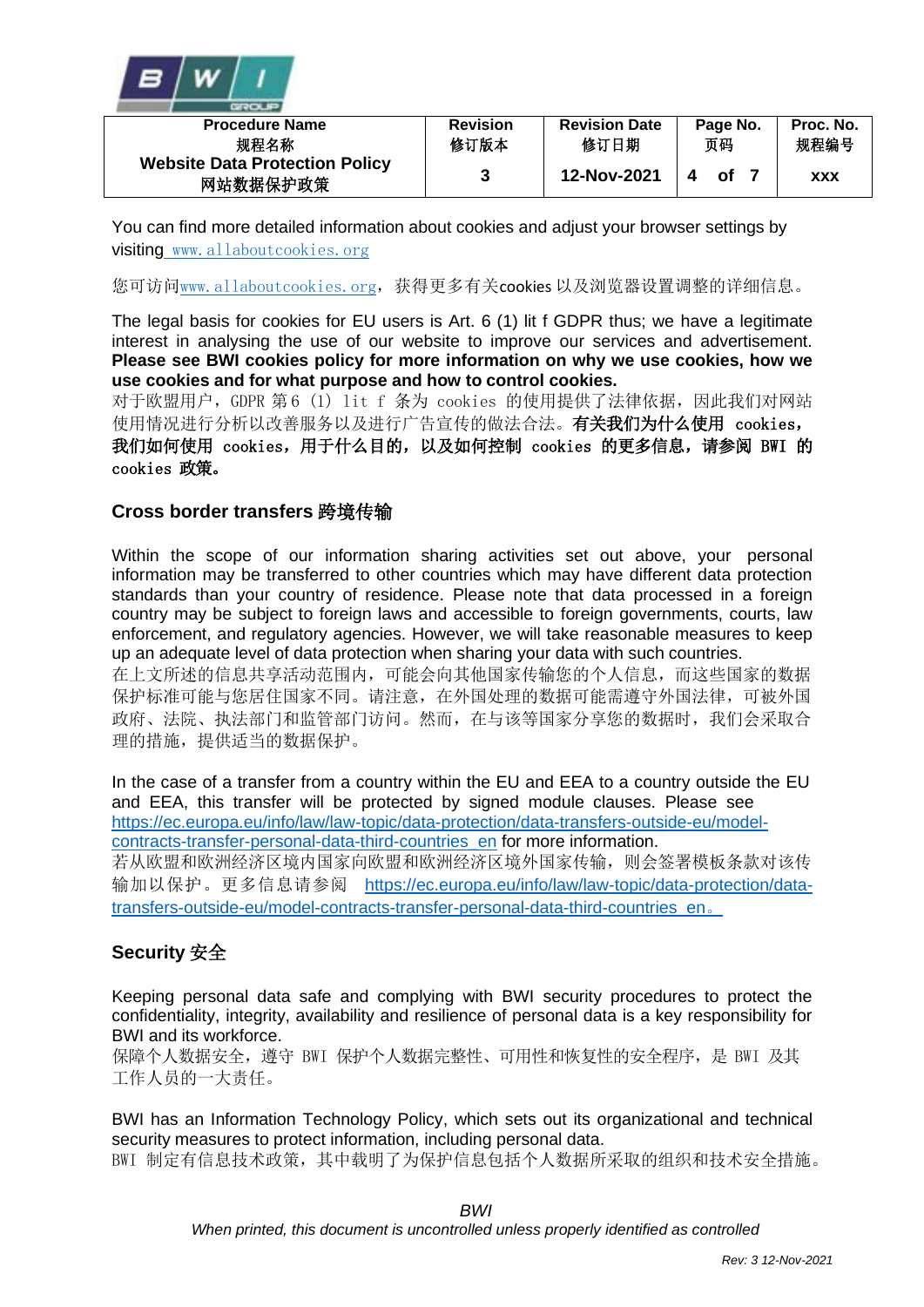

| <b>Procedure Name</b>                             | <b>Revision</b> | <b>Revision Date</b> | Page No. | Proc. No.  |
|---------------------------------------------------|-----------------|----------------------|----------|------------|
| 规程名称                                              | 修订版本            | 修订日期                 | 页码       | 规程编号       |
| <b>Website Data Protection Policy</b><br>网站数据保护政策 | 2               | 12-Nov-2021          | οf       | <b>XXX</b> |

The Information Technology Policy also sets out protocols for employees on use of technology and communications systems, which also help to ensure appropriate security of personal data, stored or communicated using such systems.

该信息技术政策还载明了员工对技术和通信系统的使用规定,有助于保证使用该等系统存储或 传输之个人数据的安全性。

We regularly evaluate and test the effectiveness of these measures to ensure the security of our personal data processing activities through regular internal audit.

我们通过定期内审,定期评估和测试该等措施的有效性,以保证个人数据处理活动的安全。

#### **Data retention** 数据保存

Records containing personal data should only be kept for as long as they are needed for the identified purposes. BWI has in place data retention, storage and deletion policies and internal processes/guidelines regarding various types of company records and information that contain personal data.

含有个人数据的记录保存期限,仅限于指定用途所需的期限。关于公司各类包含个人数据的记 录和信息,BWI 制定有数据保留、存储和删除政策以及内部存储指南。

We take appropriate steps to retain personal data only for so long as is necessary, taking into account the following criteria:

我们参照下列标准,采取适当的措施只在需要的期限内保存个人数据:

- the amount, nature, and sensitivity of the personal data; 个人数据的数量、性质和敏 感性;
- the risk of harm from unauthorized use or disclosure; 未经授权使用或披露可造成的 损害风险;
- the purposes for which we process the personal data and how long we need the particular data to achieve these purposes; 处理个人数据的目的,以及为实现这些目 的需要数据的期限;
- how long the personal data is likely to remain accurate and up-to-date; 个人数据可能 保持准确和最新状态的期限;
- for how long the personal data might be relevant to possible future legal claims; and
- any applicable legal, accounting, reporting or regulatory requirements that specify how long certain records must be kept. 个人数据可能与未来合法要求有关的期限; 以 及指明记录必须保存期限的任何适用法律、会计、报告或监管要求。

## **Minors**未成年人

BWI websites are not directed toward individuals under the age of 13. We do not seek, or knowingly collect information from people under the age of 13. BWI abides by the United States Children's Online Privacy Protection Act (COPPA) and similar other countries children protection laws. In the case we notice a person younger than 13 has provided personal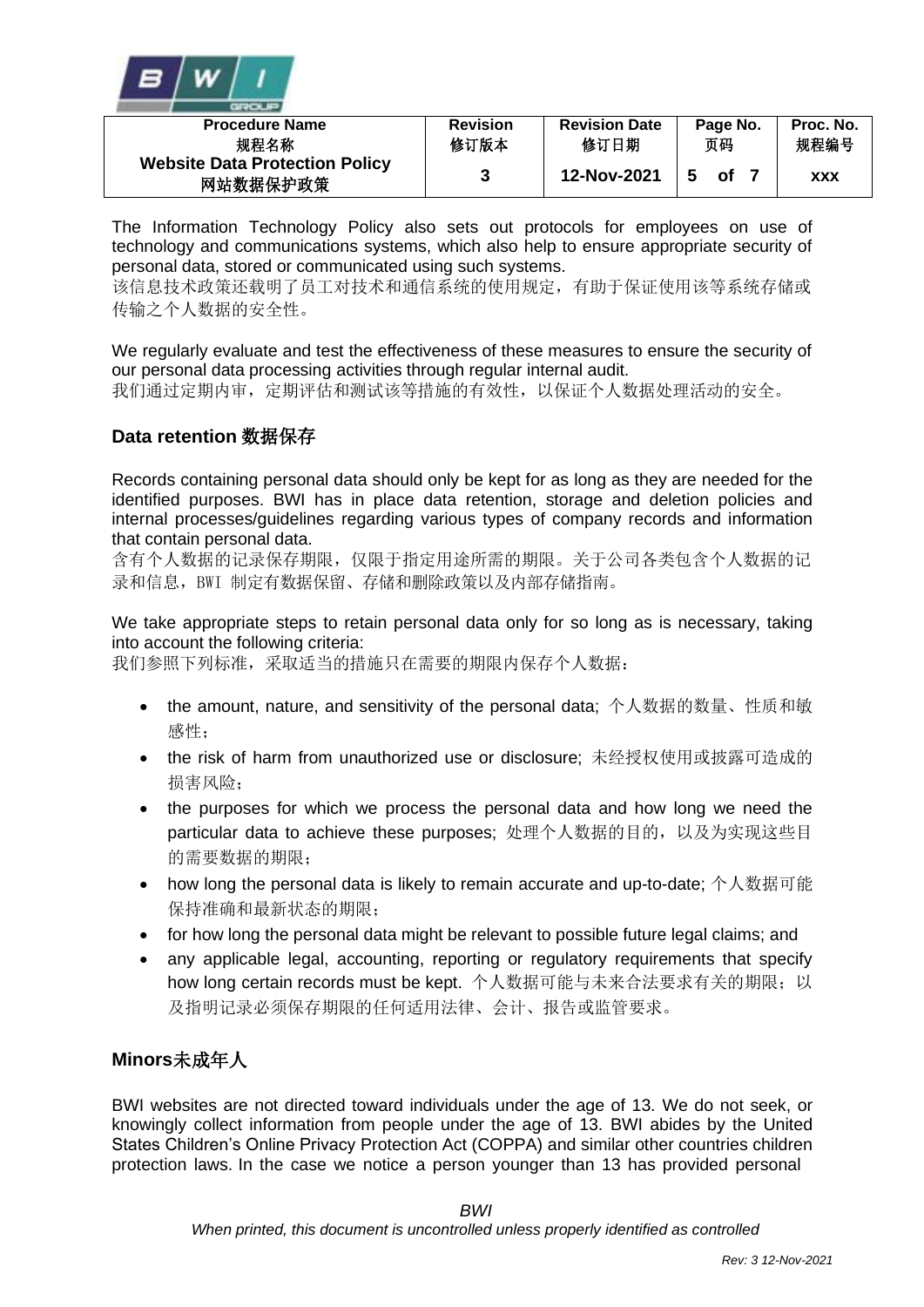

| <b>Procedure Name</b>                             | <b>Revision</b> | <b>Revision Date</b> | Page No. | Proc. No.  |
|---------------------------------------------------|-----------------|----------------------|----------|------------|
| 规程名称                                              | 修订版本            | 修订日期                 | 页码       | 规程编号       |
| <b>Website Data Protection Policy</b><br>网站数据保护政策 | 3               | 12-Nov-2021          | οf       | <b>XXX</b> |

information to us, we will use that information only to respond to the person to inform him or her that we must have parental consent prior to receiving their information.

BWI 网站不针对未满 13 岁的个人。我们不寻求或者有意从未满 13 岁的人群收集信息。BWI 遵 守《美国儿童网络隐私保护法》(COPPA)及其他国家类似儿童保护法律的规定。若我们发现 未满 13 岁的个人向我们提供信息,我们只会使用该信息向该人回复,告知该人我们必须获得 其父母的同意才能接收其信息。

# **EU individual rights and requests** 欧盟个人权利和要求

Under data protection law, individuals have certain rights when it comes to how we handle their personal data. For example, an individual has the following rights: 按照数据保护法,个人对我们如何处理其个人数据享有若干权利。例如,个人具有下列权利:

- **The right to make a 'subject access request'.** This entitles an individual to receive a copy of the personal data we hold about them, together with information about how and why we process it and other rights which they have (as outlined below). This enables them, for example, to check we are lawfully processing their data and to correct any inaccuracies.
- 提出"主体访问请求"的权利。个人有权收取我们保存的其个人数据的副本,以及有 关我们如何处理、为什么处理及其享有的其他权利(如下文所述)的信息。例如,该 权利使得该等个人能够检查我们对其数据的处理是否合法,并有权改正任何不准确之 处。
- **The right to request that we correct incomplete or inaccurate** personal data that we hold about them.
- 要求我们改正我们保存的不完整或不准确个人数据的权利
- **The right to withdraw any consent** which they have given.
- 撤销其之前作出的任何同意的权利。
- **The right to request that we delete or remove** personal data that we hold about them where there is no good reason for us continuing to process it. Individuals also have the right to ask us to delete or remove their personal data where they have exercised their right to object to processing (see below).
- 在我们无充分理由继续处理的情况下,要求我们删除我们保存的与其有关的个人数据 的权利。个人还有权行使其反对处理的权利(参见下文),要求我们删除其个人数据。
- The right to object to our processing of their personal data for direct marketing purposes, or where we are relying on our legitimate interest (or those of a third party), where we cannot show a compelling reason to continue the processing.
- 在我们不能提供令人信服的继续处理理由的情况下,反对我们出于直接营销目的或者 我们(或第三方)的其他合法权益处理其个人数据的权利。
- The right to request that we restrict our processing of their personal data. This enables individuals to ask us to suspend the processing of personal data about them, for example if they want us to establish its accuracy or the reason for processing it.
- 要求我们限制其个人数据处理的权利。根据该权利,若个人希望我们证明其个人数据 的准确性或者处理原因,则个人能够要求我们暂停处理与其有关的个人数据。
- **The right to request that we transfer** to them or another party, in a structured format, their personal data which they have provided to us (also known as the right to 'data portability'). The applicability of this right is where:

*BWI*